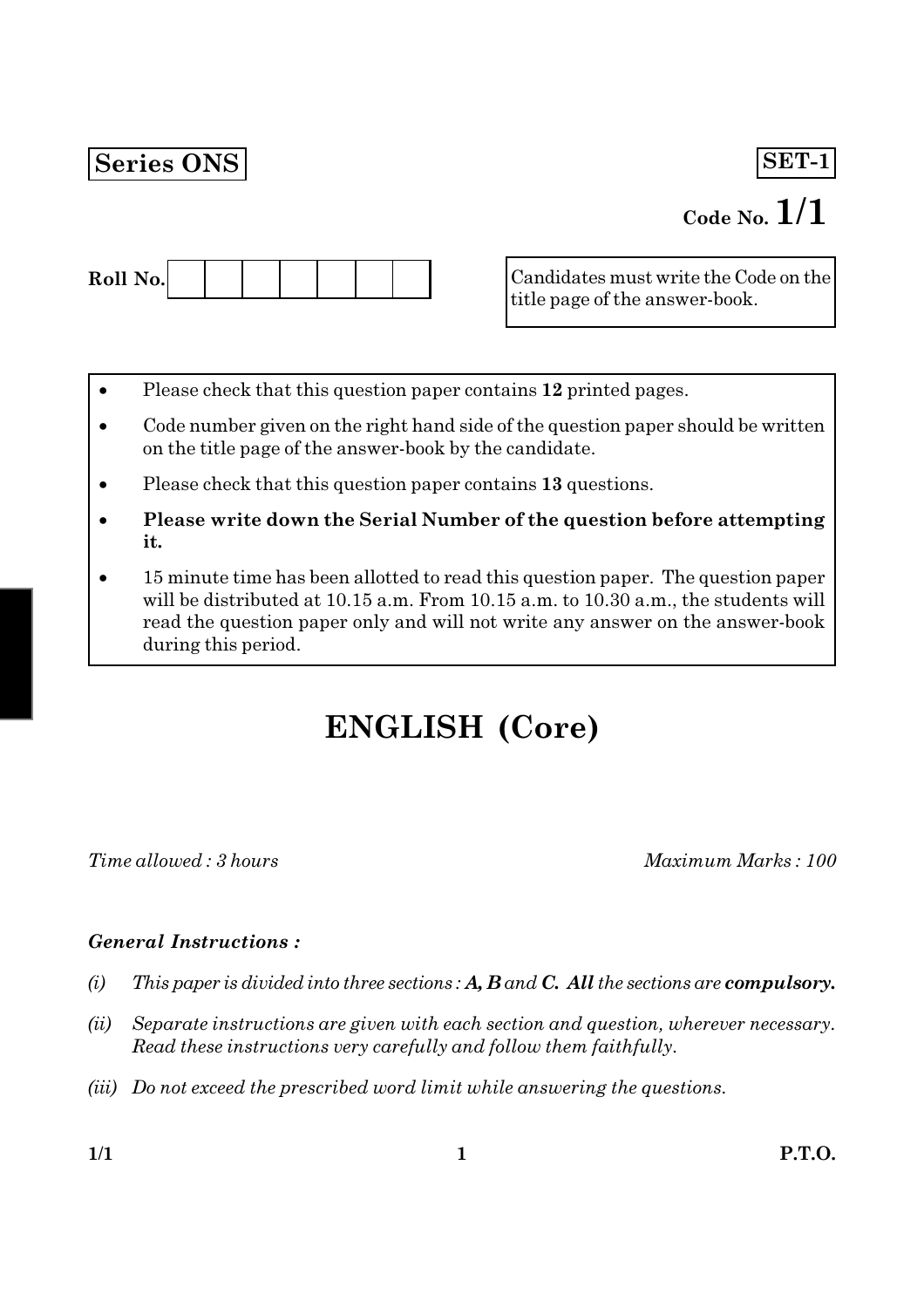## **SECTION - A** (READING)  $(Marks:30)$

#### Read the passage given below: 1.

Maharana Pratap ruled over Mewar only for 25 years. However, he 1. accomplished so much grandeur during his reign that his glory surpassed the boundaries of countries and time turning him into an immortal personality. He along with his kingdom became a synonym for valour, sacrifice and patriotism. Mewar had been a leading Rajput kingdom even before Maharana Pratap occupied the throne. Kings of Mewar, with the cooperation of their nobles and subjects, had established such traditions in the kingdom, as augmented their magnificence despite the hurdles of having a smaller area under their command and less population. There did come a few thorny occasions when the flag of the kingdom seemed sliding down. Their flag once again heaved high in the sky thanks to the gallantry and brilliance of the people of Mewar.

 $2.$ The destiny of Mewar was good in the sense that barring a few kings, most of the rulers were competent and patriotic. This glorious tradition of the kingdom almost continued for 1500 years since its establishment, right from the reign of Bappa Rawal. In fact only 60 years before Maharana Pratap, Rana Sanga drove the kingdom to the pinnacle of fame. His reputation went beyond Rajasthan and reached Delhi. Two generations before him, Rana Kumbha had given a new stature to the kingdom through victories and developmental work. During his reign, literature and art also progressed extraordinarily. Rana himself was inclined towards writing and his works are read with reverence even today. The ambience of his kingdom was conducive to the creation of high quality work of art and literature. These accomplishments were the outcome of a longstanding tradition sustained by several generations.

3. The life of the people of Mewar must have been peaceful and prosperous during the long span of time; otherwise such extraordinary accomplishment in these fields would not have been possible. This is reflected in their art and literature as well as their loving nature. They compensate for lack of admirable physique by their firm but pleasant nature. The ambience of Mewar remains lovely thanks to the cheerful and liberal character of its people.

12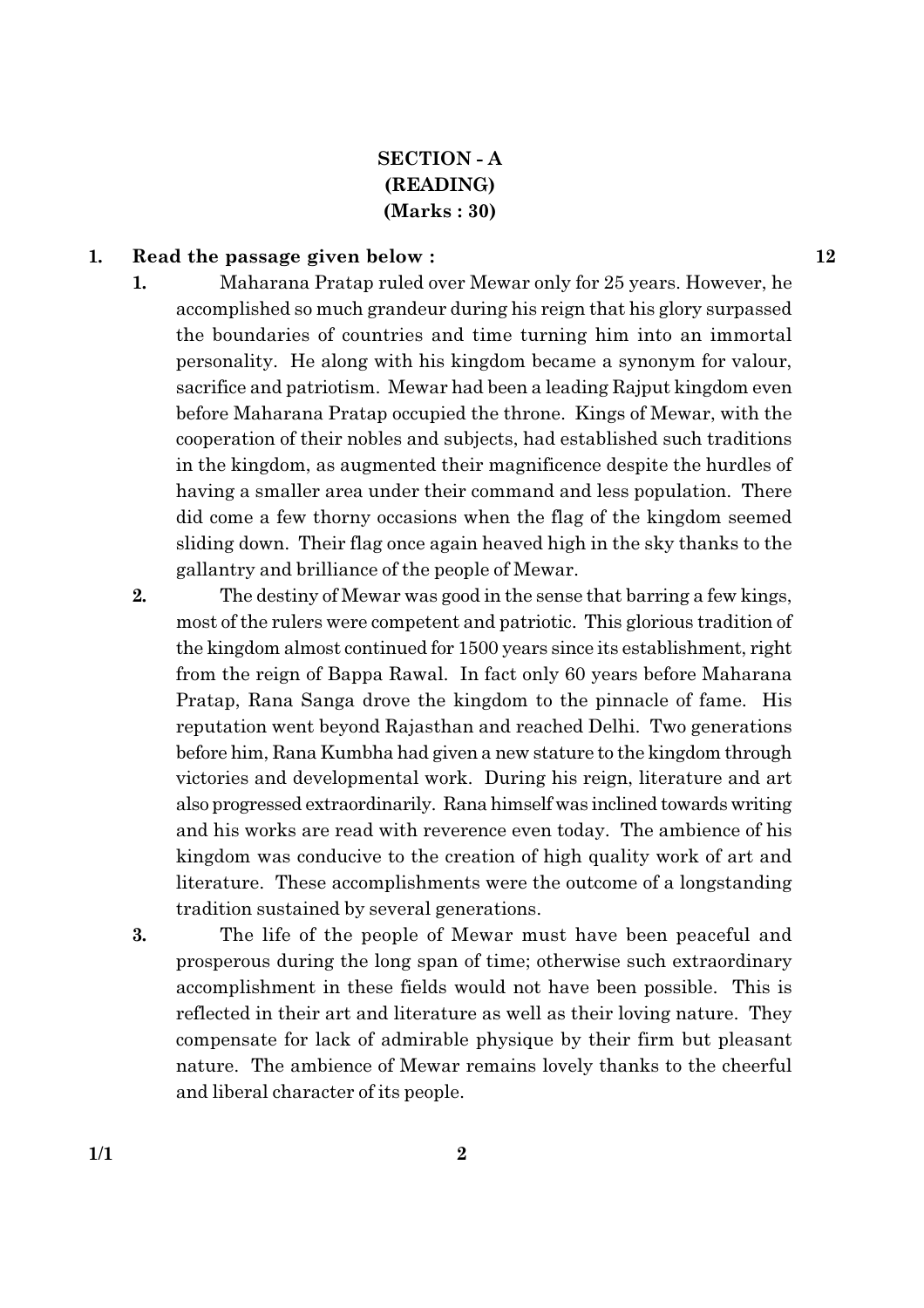- $4.$ One may observe astonishing pieces of workmanship not only in the forts and palaces of Mewar but also in public utility buildings. Ruins of many structures which are still standing tall in their grandeur are testimony to the fact that Mewar was not only the land of the brave but also a seat of art and culture. Amidst aggression and bloodshed, literature and art flourished and creative pursuits of literature and artists did not suffer. Imagine, how glorious the period must have been when the Vijaya Stambha which is the sample of our great ancient architecture even today, was constructed. In the same fort, Kirti Stambha is standing high, reflecting how liberal the then administration was which allowed people from other communities and kingdoms to come and carry out construction work. It is useless to indulge in the debate whether the Vijay Stambha was constructed first or the Kirti Stambha. The fact is that both the capitals are standing side by side and reveal the proximity between the king and the subjects of Mewar.
- 5. The cycle of time does not remain the same. Whereas the reign of Rana Sanga was crucial in raising the kingdom to the acme of glory, it also proved to be his nemesis. History took a turn. The fortune of Mewar - the land of the brave, started waning. Rana tried to save the day with his acumen which was running against the stream and the glorious traditions for sometime.

### On the basis of your understanding of the above passage answer each of the questions given below with the help of the options that follow:  $1x4=4$

- 
- 
- $(a)$ Maharana Pratap became immortal because:
	- he ruled Mewar for 25 years  $(i)$
	- $(ii)$ he added a lot of grandeur to Mewar
	- (iii) of his valour, sacrifice and patriotism
	- $(iv)$  both  $(ii)$  and  $(iii)$
- Difficulties in the way of Mewar were: (b)
	- lack of cooperation of the nobility  $(i)$
	- ancient traditions of the kingdom  $(ii)$
	- (iii) its small area and small population
	- (iv) the poverty of the subjects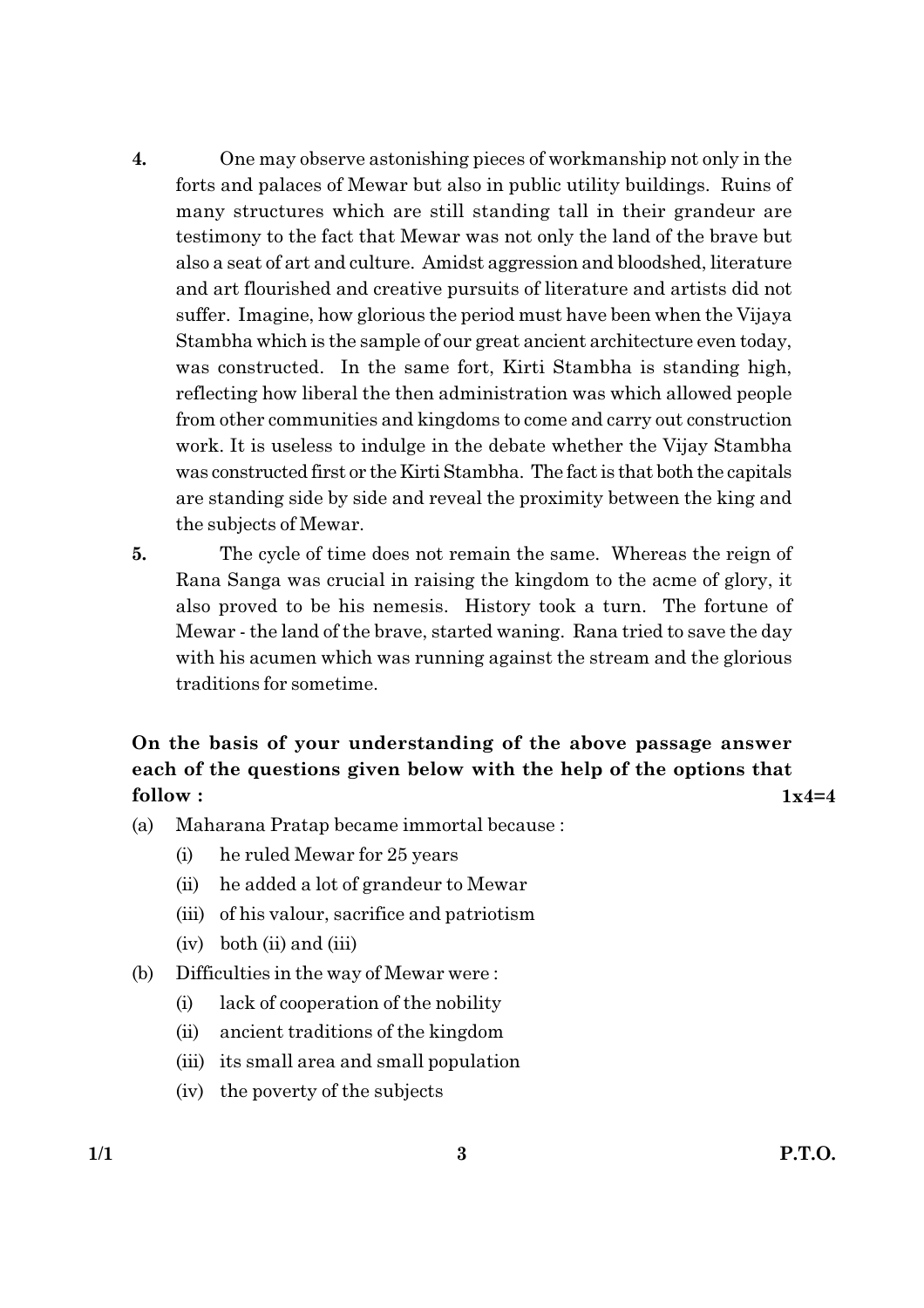- $(c)$ During thorny occasions :
	- the flag of Mewar seemed to be lowered  $(i)$
	- $(ii)$ the flag of Mewar was hoisted high
	- (iii) the people of Mewar showed gallantry
	- (iv) most of the rulers heaved a sigh of relief
- $(d)$ Mewar was lucky because:
	- all of its rulers were competent  $(i)$
	- $(ii)$ most of its people were competent
	- (iii) most of its rulers were competent
	- (iv) only a few of its people were incompetent

## Answer the following questions briefly:

 $1x6=6$ 

- $(e)$ Who is the earliest King of Mewar mentioned in the passage?
- What was Rana Kumbha's contribution to the glory of Mewar?  $(f)$
- What does the writer find worth admiration in the people of Mewar?  $(g)$
- How could art and literature flourish in Mewar?  $(h)$
- How did the rulers show that they cared for their subjects?  $(i)$
- What does the erection of Vijaya Stambha and Kirti Stambha in the same  $(j)$ fort signify?
- Find words from the passage which mean the same as each of the  $(k)$  $1x2=2$ following:
	- $(i)$ surprising (para 4)
	- $(ii)$  evidence (para 4)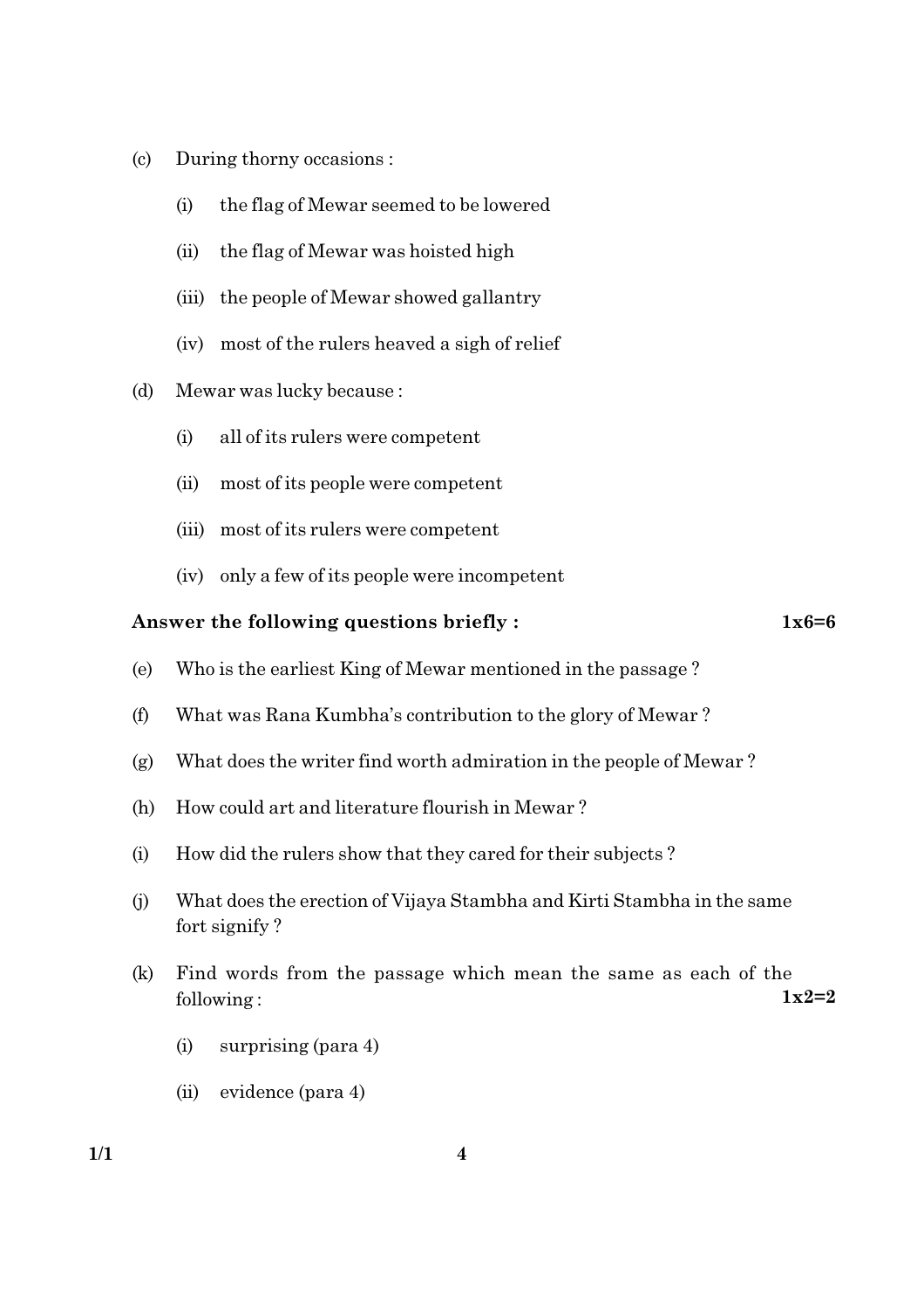#### $2.$ Read the passage given below:

- $\mathbf{1}$ . To ensure its perpetuity, the ground is well held by the panther both in *space* and in *time*. It enjoys a much wider distribution over the globe than its bigger cousins, and procreates sufficiently profusely to ensure its continuity for all time to come.
- $2.$ There seems to be no particular breeding season of the panther, although its sawing and caterwauling is more frequently heard during winter and summer. The gestation period is about ninety to hundred days (Whipsnade, ninety-two days). The litter normally consists of four cubs, rarely five. Of these, generally two survive and not more than one reaches maturity. I have never come across more than two cubs at the heels of the mother. Likewise, graziers in the forest have generally found only two cubs hidden away among rocks, hollows of trees, and other impossible places.
- 3. Panther cubs are generally in evidence in March. They are born blind. This is a provision of Nature against their drifting away from the place of safety in which they are lodged by their mother, and exposing themselves to the danger of their being devoured by hyenas, jackals, and other predators. They generally open their eyes in about three to four weeks.
- $\boldsymbol{4}$ . The mother alone rears its cubs in seclusion. It keeps them out of the reach of the impulsive and impatient male. As a matter of fact the mother separates from the male soon after mating and forgets all about their tumultuous union. The story that the male often looks in to find out how the mother is progressing with her cubs has no foundation except in what we wish it should do at least.
- 5. The mother carries its cubs about by holding them by the scruff of their neck in its mouth. It trains them to stalk, and teaches them how to deliver the bite of death to the prey. The cubs learn to treat all and sundry with suspicion at their mother's heels. Instinctively the cubs seek seclusion, keep to cover and protect their flanks by walking along the edge of the forest.
- I have never had an opportunity to watch mother panther train its 6. cubs. But in Pilibhit forests, I once saw a tigress giving some lessons to its little ones. I was sitting over its kill at Mala. As the sun set, the tigress materialised in the twilight behind my *machan*. For about an hour, it scanned and surveyed the entire area looking and listening with the gravest concern. It even went to the road where my elephant was awaiting my signal. The mahout spotted it from a distance and drove the elephant away.

10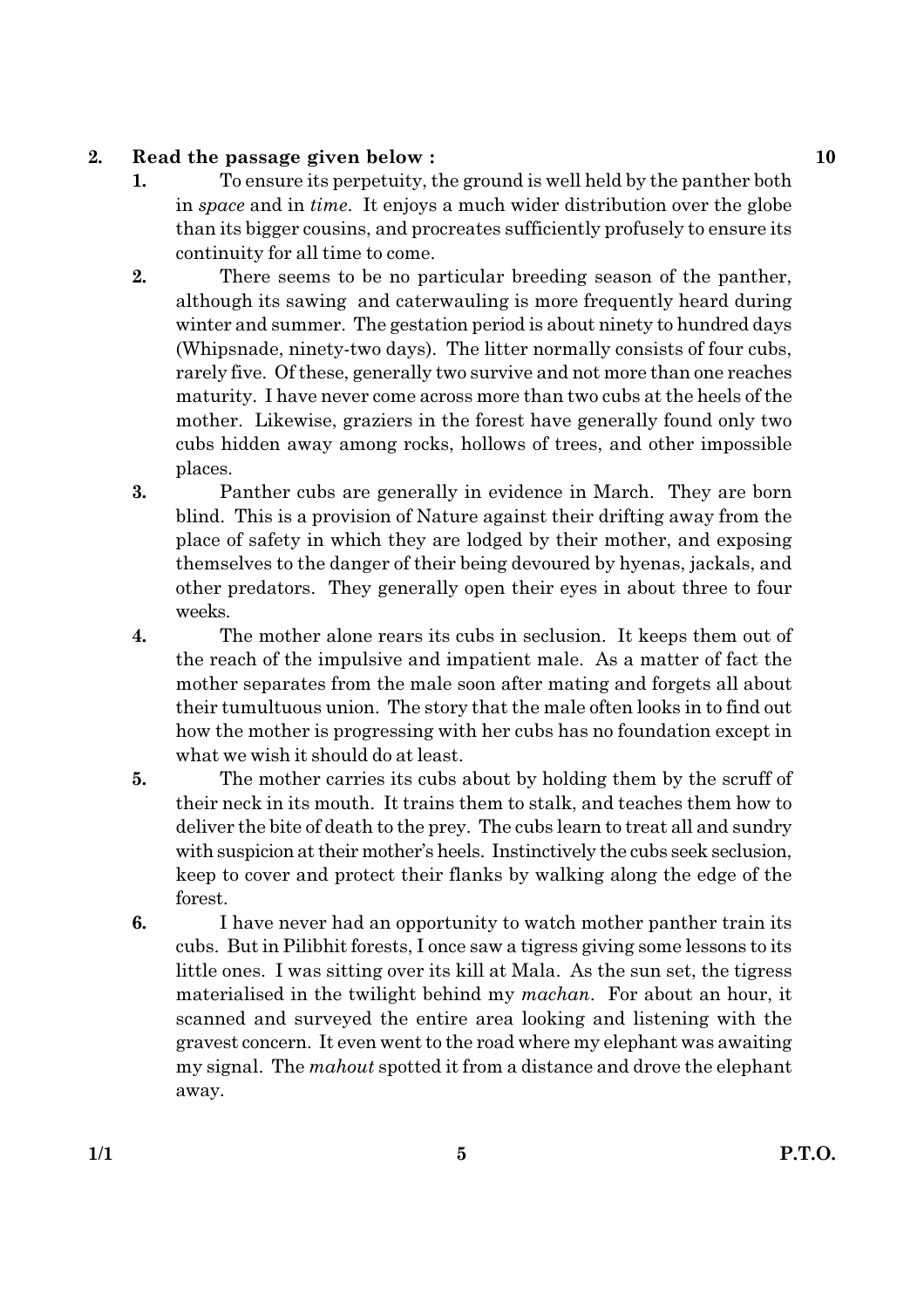- 7. When darkness descended upon the scene and all was well and safe, the tigress called its cubs by emitting a low haa-oon. The cubs, two in number and bigger than a full-grown cat, soon responded. They came trotting up to their mother and hurried straight to the kill in indecent haste. The mother spitted at them so furiously that they doubled back to its heels immediately. Thereafter, the mother and its cubs sat under cover about 50 feet (15 m) away from the kill to watch, wait, look, and listen. After about half an hour's patient and fidgetless vigil the mother seemed to say 'paid for'. At this signal, the cubs cautiously advanced, covering their flanks, towards the kill. No longer did they make a beeline for it, as they had done before.
- 8. The mother sat watching its cubs eat, and mounted guard on them. She did not partake of the meal.

#### On the basis of your understanding of the passage complete the statements given below with the help of options that follow:  $1x2=2$

- To protect its cubs the mother panther hides them:  $(a)$ 
	- $(i)$ among rocks
	- in the branches of the trees  $(ii)$
	- (iii) behind the tree trunks
	- (iv) at its heels
- (b) The male panther:
	- $(i)$ is protective of its cubs
	- trains its cubs  $(ii)$
	- (iii) watches the progress of the mother
	- (iv) is impulsive and impatient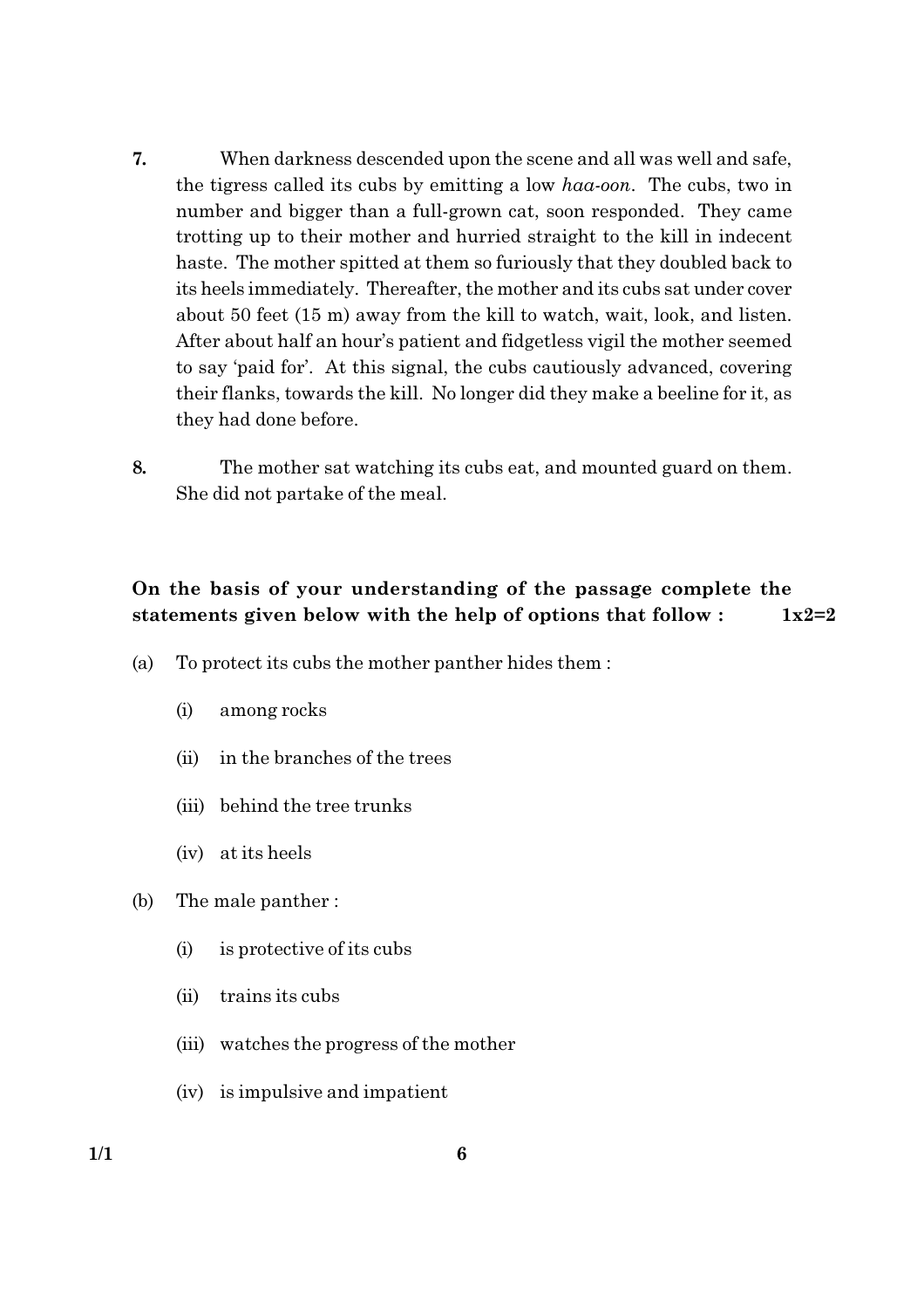### Answer the following questions briefly:

8

- How many cubs does the mother panther rarely deliver?  $(c)$
- What may happen if the panther cubs are not born blind? (d)
- Why did the mahaut drive his elephant away? (e)
- $(f)$ Why did the tigress spit at its cubs?
- From the narrator's observation what do we learn about the nature of the  $(g)$ tigress?
- Why does the panther not face the risk of extinction?  $(h)$
- $(i)$ Find words from the passage which mean the same as each of the  $1x2=2$ following:
	- $(i)$ moving aimlessly (para 3)
	- came down/fell (para 7)  $(ii)$

#### 3. Read the passage given below:

People tend to amass possessions, sometimes without being aware of doing so. They can have a delightful surprise when they find something useful which they did not know they owned. Those who never have to change house become indiscriminate collectors of what can only be described as clutter. They leave unwanted objects in drawers, cupboards and attics for years in the belief that they may one day need them. Old people also accumulate belongings for two other reasons, lack of physical and mental energy, and sentiment. Things owned for a long time are full of associations with the past, perhaps with the relatives who are dead, and so they gradually acquire a sentimental value.

Some things are collected deliberately in an attempt to avoid wastage. Among these are string and brown paper, kept by thrifty people when a parcel has been opened. Collecting small items can be a mania. A lady cuts out from newspapers sketches of model clothes that she would like to buy if she had money. As she is not rich, the chances are that she will never be able to afford such purchases. It is a harmless habit, but it litters up her desk.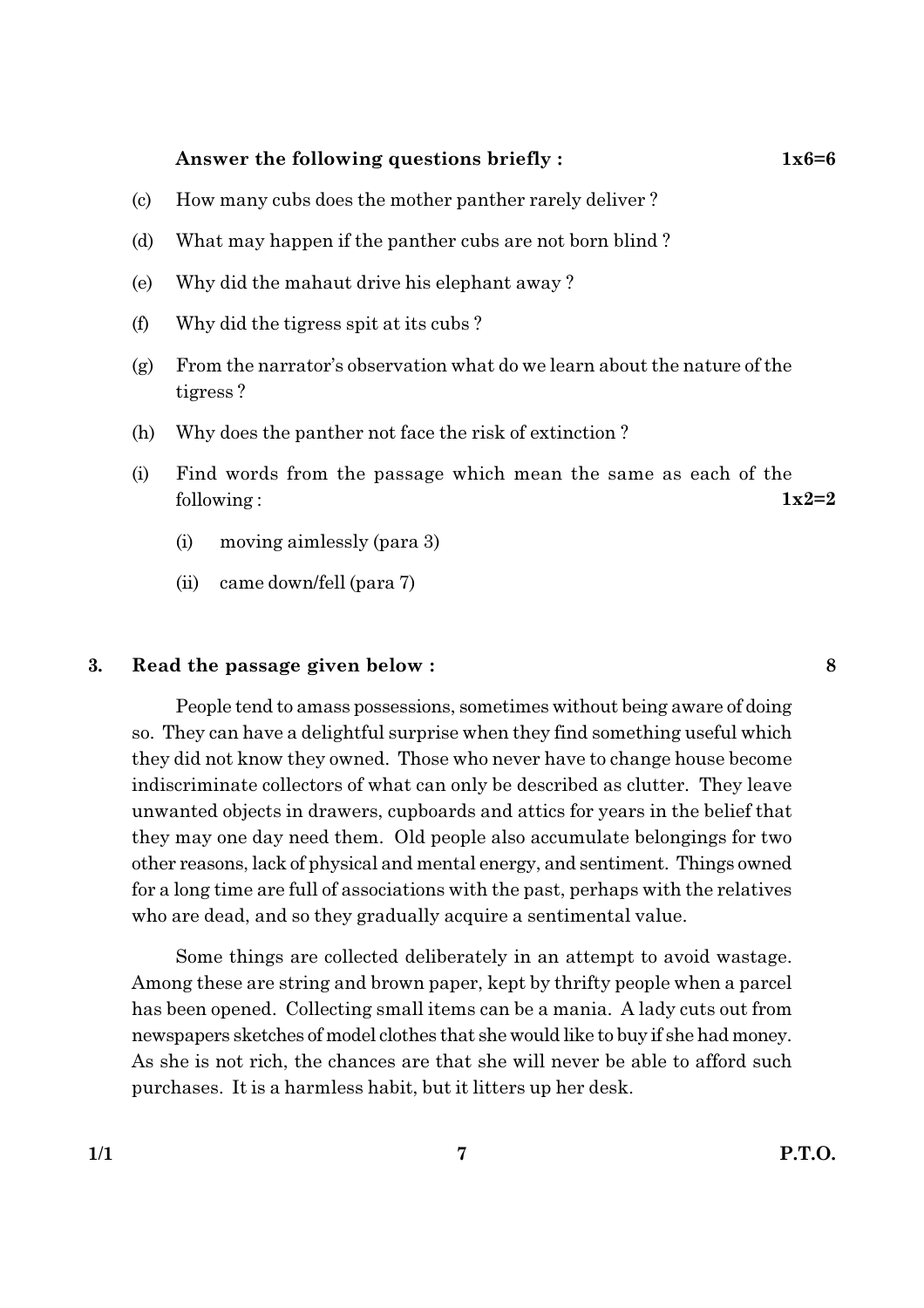Collecting as a serious hobby is quite different and has many advantages. It provides relaxation for leisure hours, as just looking at one's treasure is always a joy. One doesn't have to go out for amusement as the collection is housed at home. Whatever it consists of - stamps, records, first editions of books, chinathere is always something to do in connection with it, from finding the right place for the latest addition to verifying facts in reference books. This hobby educates one not only in the chosen subject, but also in general matters which have some bearing on it.

There are other benefits also. One gets to meet like-minded collectors to get advice, compare notes, exchange articles, to show off one's latest find etc. So one's circle of friends grows. Soon the hobby leads to travelling, perhaps a meeting in another town, possibly a trip abroad in search of a rare specimen, for collectors are not confined to one country. Over the years one may well become an authority on one's hobby and will probably be asked to give informal talks to little gatherings and then, if successful, to larger audiences.

(a) On the basis of your understanding of the above passage make notes on it,  $\overline{5}$ using headings and subheadings. Use recognisable abbreviations (wherever necessary - minimum four) and a format you consider suitable. Also supply an appropriate title to it.

 $\bf{3}$ 

Write a summary of the passage in about 80 words. (b)

## **SECTION: B** (WRITING SKILLS)  $(Marks:30)$

 $\overline{4}$ . You are Karan Kumar/Karuna Bajaj, a leading lawyer practising in Surat. You  $\overline{\mathbf{4}}$ want to buy an independent house at City Light Road to be used as office-cumresidence. Draft an advertisement in about 50 words for the classified columns of a local newspaper. You can be contacted at 45645678

### **OR**

On 30<sup>th</sup> November your school is going to hold its annual sports day. You want Mr. Dhanraj Pillai, a noted hockey player to give away the prizes to the budding sportspersons of the school. Write a formal invitation in about 50 words requesting him to grace the occasion. You are Karuna/Karan, Sports Secretary, Sunrise Global School, Agra.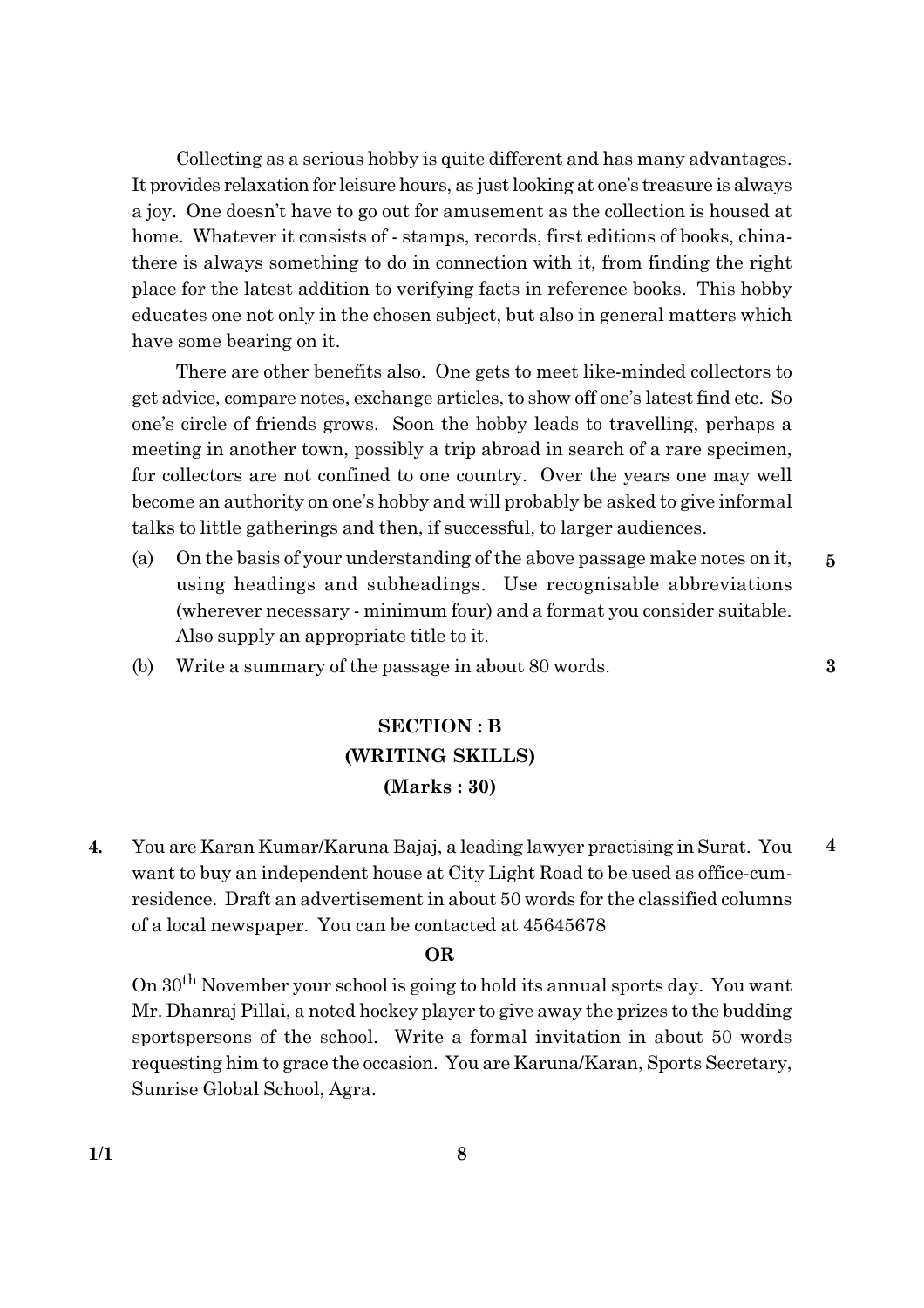Along with air and water pollution, our cities are also under an attack of noise 5. pollution. Marriage processions, DJs during wedding receptions, loud music from neighbourhood flats etc. are all sources of noise which is not good for the old, the ailing and students. Write a letter in 120-150 words to the editor of a local newspaper describing the problem and making a request to the concerned authorities to solve it. You are Karan/Karuna, M 114, Mall Road, Delhi.

## **OR**

In all big cities road rage has become a serious problem. A minor scratch, a little push, or a small brushing past can lead to a scuffle sometimes resulting even in murder. Write a letter in 120-150 words to the Police Commissioner giving your views on the problem and its solutions. You are Karuna/Karan, M 114, Mall Road, Delhi.

10 6. 'Brain drain is not a bane for a developing country like India'. Write a debate in 150-200 words either for or against the motion.

## **OR**

Write a speech in 150-200 words on the topic, Discipline shapes the future of a student'. It is to be delivered in the morning assembly. You are Karuna/Karan.

7. Education has always been a noble profession. Our ancestors received their 10 learning at gurukuls and ashrams. Even in the near past pathshalas (schools) were associated with places of worship. Today, education is fast becoming commercialised. Parents have to shell out a lot of money on coaching classes, tuition fees etc. Write an article in 150-200 words on 'The State of Education, Today'. You are Karan/Karuna.

## **OR**

According to 2011 census, literacy rate of hundred percent or around has been achieved by only a couple of states in India. Illiteracy is found mostly among the old and the deprived sections of society. What can the youth do to spread literacy in society? Write an article in 150-200 words on 'Role of students in eradicating illiteracy'. You are Karuna/Karan.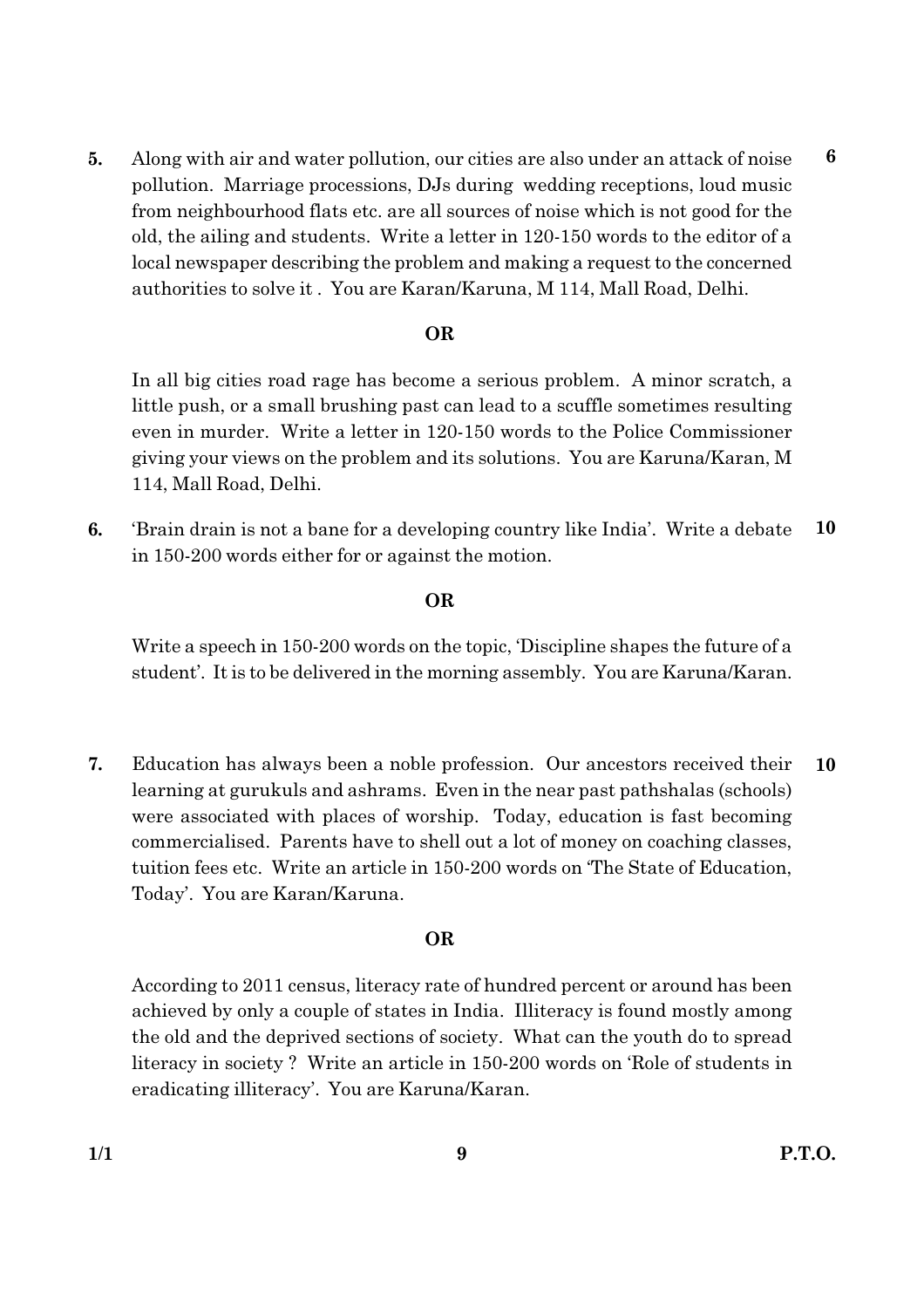## **SECTION: C**

## (Literature: Text Books and Long Reading Text)  $(Marks: 40)$

8. Read the extract given below and answer the questions that follow : Now we will count to twelve and we will all keep still.

For once on the face of the Earth

let's not speak in any language,

let's stop for one second,

and not move our arms so much.

| (a) | What is the significance of the number 'twelve'?              |  |
|-----|---------------------------------------------------------------|--|
| (b) | Which two activities does the poet want us to stop?           |  |
| (c) | What does the poet mean by 'let's not speak in any language'? |  |
| (d) | Describe the pun on the word, 'arms'.                         |  |

## **OR**

.......... I saw my mother,

beside me,

doze, open mouthed, her face

ashen like that

of a corpse and realised with

pain .........

| (a) | Who is $T$ ?                                                |  |
|-----|-------------------------------------------------------------|--|
| (b) | What did 'I' realise with pain?                             |  |
| (c) | Why was the realisation painful?                            |  |
| (d) | Identify and name the figure of speech used in these lines. |  |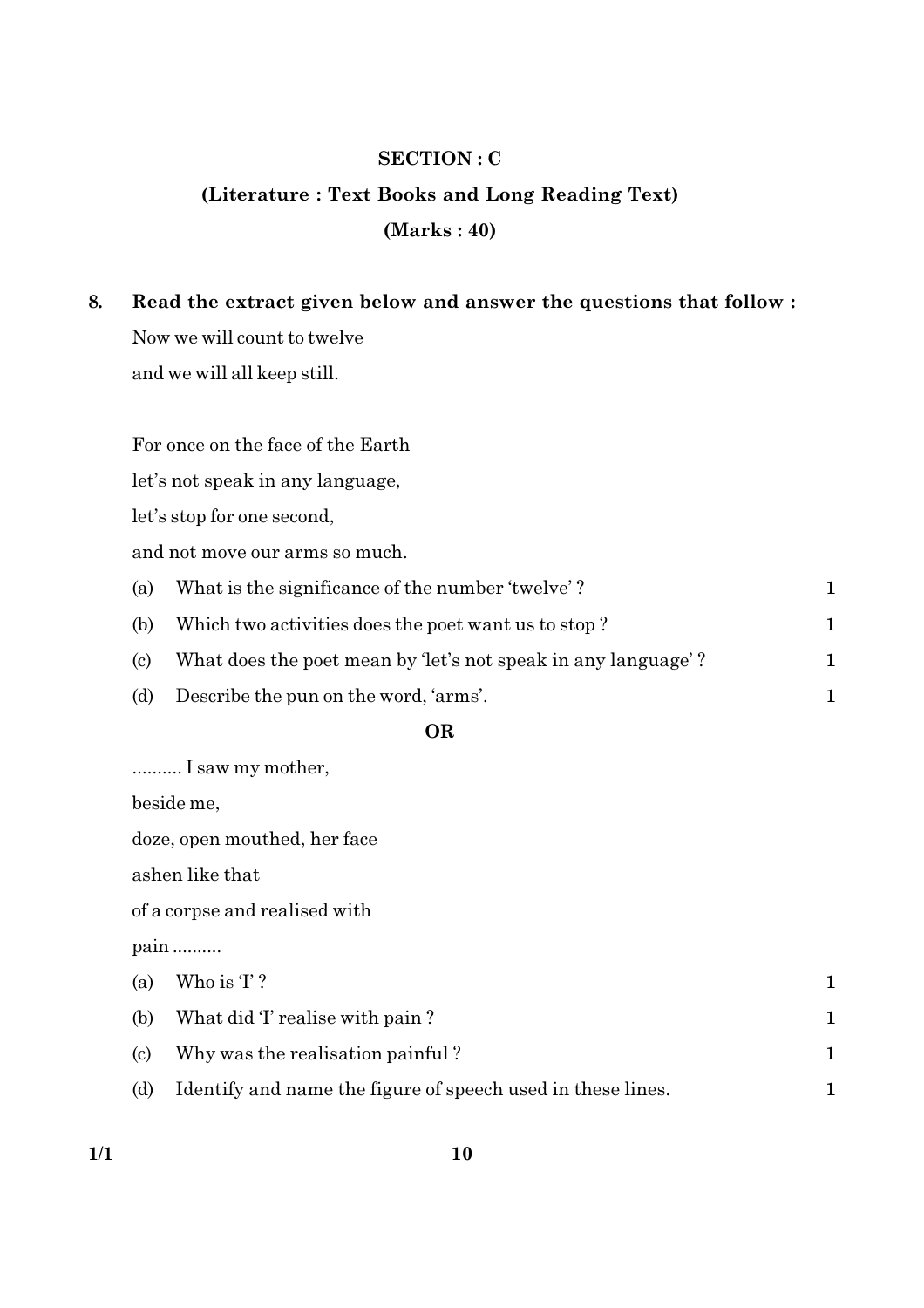- 9. Answer any four of the following questions in 30-40 words each:  $3x4=12$ 
	- $(a)$ What does the reference to chappals in 'Lost Spring' tell us about the economic condition of the rag pickers?
	- What do we learn about the crofter's nature from the story, 'The Rattrap'? (b)
	- $(c)$ How is 'Shakespeare wicked and the map a bad example' for the children of the school in a slum?
	- $(d)$ What picture of male chauvinism (tyranny) do we find in the poem, 'Aunt Jennifer's Tigers'?
	- How did the Governor, Oxford Prison describe Evans to the Secretary (e) **Examination Board?**
	- $(f)$ At the dining table why did Zitkala-Sa begin to cry when others started eating?
- 10. Answer the following question in 120-150 words:

Every teenager has a hero/heroine to admire. So many times they become role models for them. What is wrong if Sophie fantasises about Danny Casey and is ambitious in life?

## **OR**

Our native language is part of our culture and we are proud of it. How does the presence of village elders in the classroom and M. Hamel's last lesson show their love for French?

Answer the following question in 120-150 words: 11.

Both Derry and Lamb are victims of physical impairment, but much more painful for them is the feeling of loneliness. Comment.

### **OR**

How did Jack end the Roger Skunk story? How and why did Jo want to change  $it?$ 

6

6